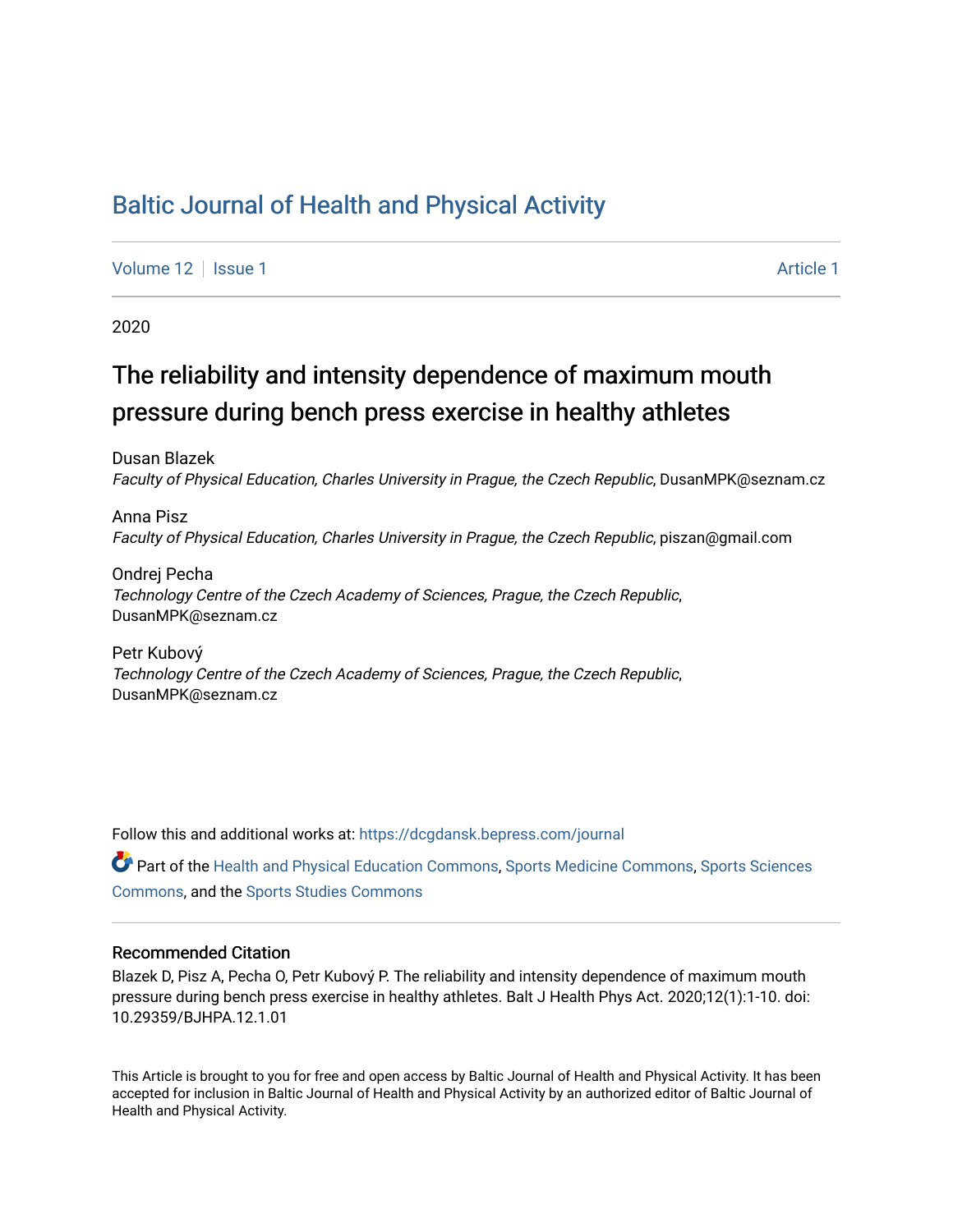# **The reliability and intensity dependence of maximum mouth pressure during bench press exercise in healthy athletes**

**Authors' Contribution: A** Study Design

**B** Data Collection

**C** Statistical Analysis

**D** Data Interpretation

**E** Manuscript Preparation

**F** Literature Search

**G** Funds Collection

**Dusan Blazek1 ABCDEF, Anna Pisz1 BDE, Ondrej Pecha2 C, Petr Kubový2 AD**

<sup>1</sup> Faculty of Physical Education, Charles University in Prague, the Czech Republic

<sup>2</sup> Technology Centre of the Czech Academy of Sciences, Prague, the Czech Republic

| abstract                     |                                                                                                                                                                                                                                                                                                                                                                                                                                                                                                                  |
|------------------------------|------------------------------------------------------------------------------------------------------------------------------------------------------------------------------------------------------------------------------------------------------------------------------------------------------------------------------------------------------------------------------------------------------------------------------------------------------------------------------------------------------------------|
| <b>Background:</b>           | Respiratory muscle strength is an important indicator of human health and sport condition. The aim<br>of this study was to assess the test/retest reliability of mouth pressure (MP) measured by a created<br>pressure sensor mouthpiece in the sitting position and during bench pressing at various intensities.                                                                                                                                                                                               |
| <b>Material and methods:</b> | 23 healthy athletes were measured in 3 separate sessions for MP in the sitting position and during flat<br>bench press at an intensity of one repetition maximum (1RM), 3 x 90% of 1RM, 8 x 80% of 1RM and 12<br>x 60% of 1RM.                                                                                                                                                                                                                                                                                   |
| <b>Results:</b>              | The measurement device showed acceptable reliability with ICC (Intraclass correlation) ranging from<br>0.75 to 0.95, where the highest reliability was reached in between repetitions, and slightly decreased<br>when measurements were done in different sessions. The ANOVA showed differences between mouth<br>pressure at different exercise loads (F <sub>4 56</sub> = 22.18, p < 0.001), with the highest MP measured in the<br>sitting position, followed by 90% of 1RM, 80% of 1RM and 60% of 1 RM load. |
| <b>Conclusions:</b>          | This study shows acceptable reliability of MP measurement by a mouthpiece device with piezo-resistant<br>sensor. The MP depends on the exercise intensity during the bench press and is higher in sitting than in<br>the supine body position.                                                                                                                                                                                                                                                                   |
| Key words:                   | bench press, mouth pressure, reliability, resistance training.                                                                                                                                                                                                                                                                                                                                                                                                                                                   |
| .                            |                                                                                                                                                                                                                                                                                                                                                                                                                                                                                                                  |

#### **article details**

|                               | Article statistics: Word count: 3,469; Tables: 4; Figures: 2; References: 29<br>Received: December 2019; Accepted: February 2020; Published: March 2020                                                                                                                                                                                                                                                                                                                                                                                                                                                                                                                                                                                                                                                                                                       |
|-------------------------------|---------------------------------------------------------------------------------------------------------------------------------------------------------------------------------------------------------------------------------------------------------------------------------------------------------------------------------------------------------------------------------------------------------------------------------------------------------------------------------------------------------------------------------------------------------------------------------------------------------------------------------------------------------------------------------------------------------------------------------------------------------------------------------------------------------------------------------------------------------------|
|                               |                                                                                                                                                                                                                                                                                                                                                                                                                                                                                                                                                                                                                                                                                                                                                                                                                                                               |
|                               | <b>Full-text PDF:</b> http://www.balticsportscience.com                                                                                                                                                                                                                                                                                                                                                                                                                                                                                                                                                                                                                                                                                                                                                                                                       |
| Copyright                     | © Gdansk University of Physical Education and Sport, Poland                                                                                                                                                                                                                                                                                                                                                                                                                                                                                                                                                                                                                                                                                                                                                                                                   |
| Indexation:                   | Celdes, Clarivate Analytics Emerging Sources Citation Index (ESCI), CNKI Scholar (China National Knowledge<br>Infrastructure), CNPIEC, De Gruyter - IBR (International Bibliography of Reviews of Scholarly Literature in<br>the Humanities and Social Sciences), De Gruyter - IBZ (International Bibliography of Periodical Literature<br>in the Humanities and Social Sciences), DOAJ, EBSCO - Central & Eastern European Academic Source, EBSCO<br>- SPORTDiscus, EBSCO Discovery Service, Google Scholar, Index Copernicus, J-Gate, Naviga (Softweco, Primo<br>Central (ExLibris), ProQuest - Family Health, ProQuest - Health & Medical Complete, ProQuest - Illustrata: Health<br>Sciences, ProQuest - Nursing & Allied Health Source, Summon (Serials Solutions/ProQuest, TDOne (TDNet), Ulrich's<br>Periodicals Directory/ulrichsweb, WorldCat (OCLC) |
| <b>Funding:</b>               | This research received no specific grant from any funding agency in the public, commercial, or not-for-profit sectors.                                                                                                                                                                                                                                                                                                                                                                                                                                                                                                                                                                                                                                                                                                                                        |
| <b>Conflict of interests:</b> | Authors have declared that no competing interest exists.                                                                                                                                                                                                                                                                                                                                                                                                                                                                                                                                                                                                                                                                                                                                                                                                      |
| Corresponding author:         | Dusan Blazek, José Martího 269/31, 162 52 Praha 6, the Czech Republic; phone: +420607982741; e-mail: dusanmpk@<br>seznam.cz.                                                                                                                                                                                                                                                                                                                                                                                                                                                                                                                                                                                                                                                                                                                                  |
| <b>Open Access License:</b>   | This is an open access article distributed under the terms of the Creative Commons Attribution-Non-commercial 4.0<br>International (http://creativecommons.org/licenses/by-nc/4.0/), which permits use, distribution, and reproduction in<br>any medium, provided the original work is properly cited, the use is non-commercial and is otherwise in compliance<br>with the license.                                                                                                                                                                                                                                                                                                                                                                                                                                                                          |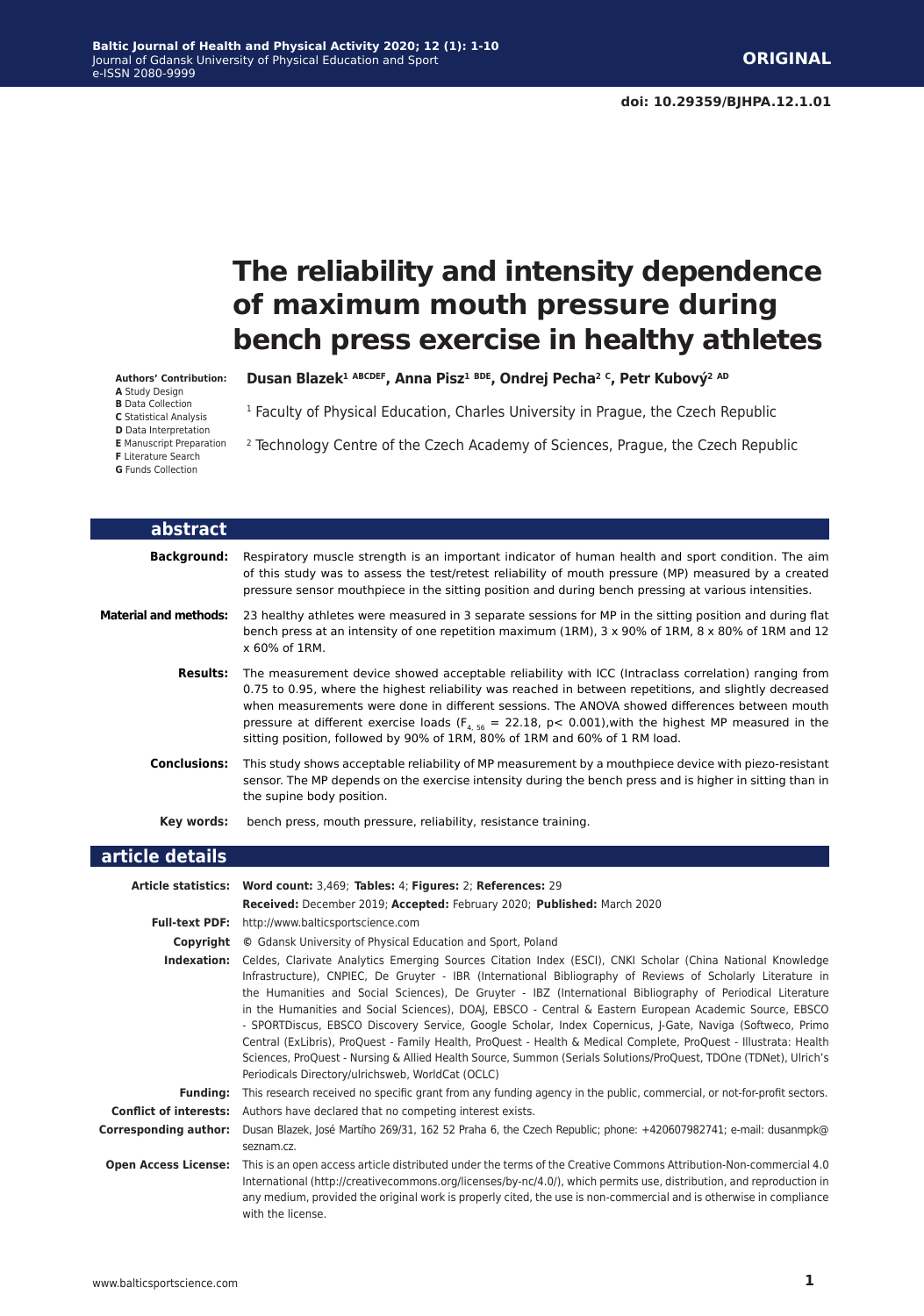## **introduction**

The respiratory muscles of healthy individuals suffer from physiological fatigue following certain types of physical activities; therefore, respiratory muscle strength is an important factor in different sport disciplines [1]. Breathing muscles are used to a high degree during weight lifting with application of the Valsalva maneuver (VM), which has same value as expiratory pressure, or mouth pressure [2–5]. Lack of power of the breathing muscles can lead to sport performance failure, insufficient cough, and possible injuries [6]. The correct assessment of breathing muscles strength is therefore very important. Invasive methods involve esophageal balloons, gastric balloons, bladder catheters, rectal probes, or radio capsules, all having high levels of accuracy. However, these methods cause discomfort to their user [7]. It is well known, that problems connected to their application and removal discourage many volunteers; therefore, they refuse to participate in research or quit it sooner.

Non-invasive methods mostly consist of a mouthpiece that is connected to a reliable manometer. They are usually portable, with good subject tolerance, easy to applicate and maintain. Moreover, measurement can be immediately canceled without further complications. Their disadvantage is that they are rather imprecise, and the results are effort-dependent. Also, the exhale is pressed against the measuring device, not against the glottis, which may be unnatural for some subjects. However, for the benefits listed above, they are widely applied and accepted [8]. Literature also describes unusual mouth pressure (MP) measuring possibility by estimation from systolic blood pressure [5, 9]. However, this method is suitable for static measurements, and hence its usage for sport activity is limited.

Several studies have reported valuable results with reliable manometers with piezo sensitive resistive pressure-sensing technology as the dynamometer used in this study [5, 9–11]. Unfortunately, none of them established reliability during exercises with a high external load (e.g. during bench press). They also do not have unified measuring methods, or use inappropriate or insufficient statistical measurements of questionable reliability [12–15], such as Pearson correlation coefficient, which is difficult for assumption.

There are many parameters connected to breathing muscles, but not all of them are accurate enough for sport. While total lung capacity measurements show some aspects of lung condition, it is mainly used for indication of lung restriction diseases. Also, the relationship between lungs volume and the strength of the respiratory muscle system is not linear [16]. While the lungs volume is easily measured by its capacity, breathing muscle strength can be measured by the maximum inspiratory pressure effort (MIP) and maximum expiratory pressure effort (MEP) [7, 8, 17]. These two values show the ability to generate force of the inspiratory or expiratory muscles during a brief quasi-static contraction. MIP and MEP are commonly measured with a manometer as mouth pressure [18]. Though inspiration muscle strength is important for aerobic performance, resistance exercise with a low number of performed repetitions  $(n < 4)$  mainly profits from strong expiratory muscles and abdominal muscles. Furthermore, expiratory and abdominal muscles play a crucial role in generating intra-abdominal pressure, which is important in overcoming resistance during strength exercises, such as bench press.

Since the supine position has an effect on generated MP, the purpose of this study is to find out the differences between MP in the sitting position and during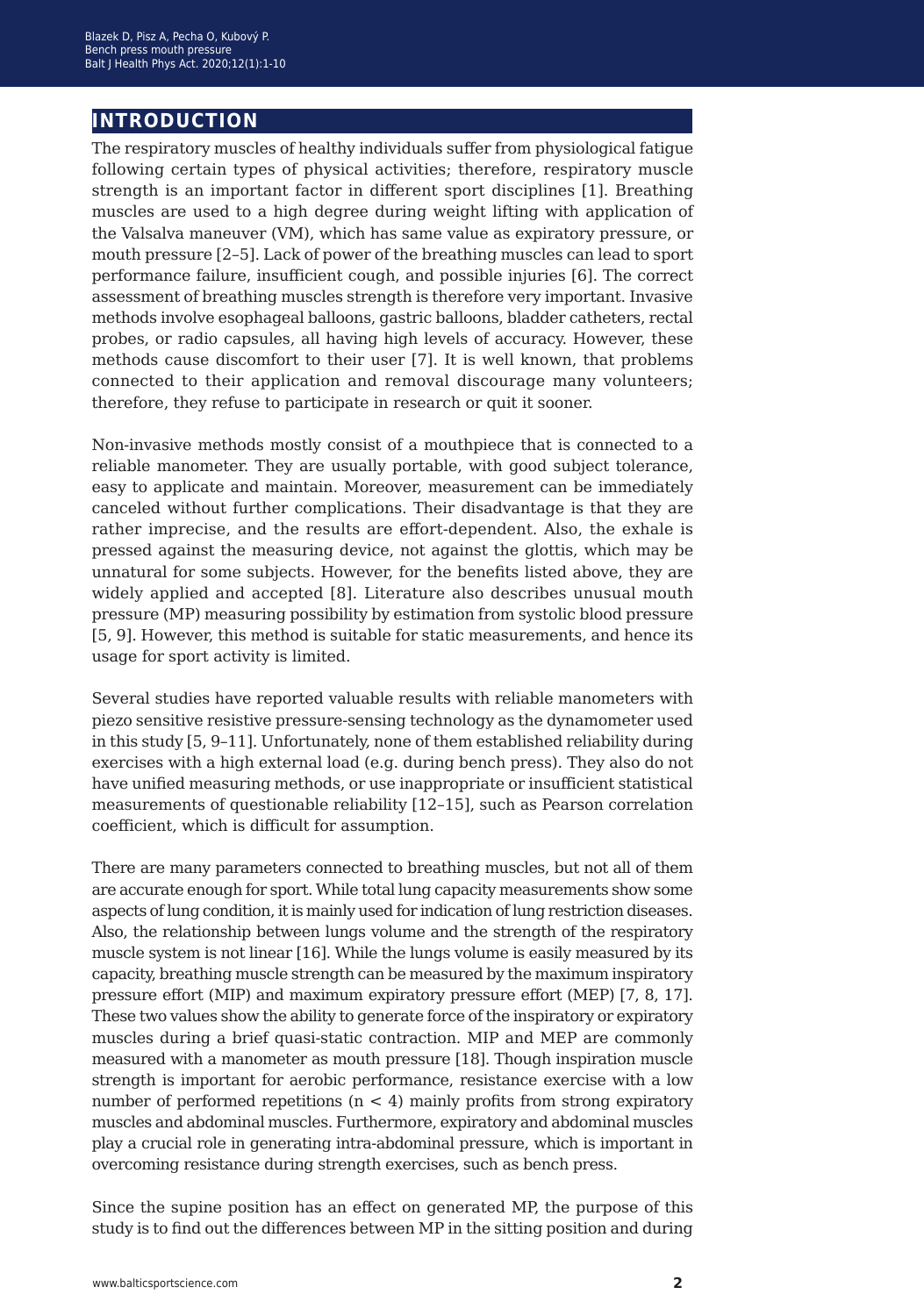bench pressing at various intensities (submaximal and maximal loads) along with the reliability of an ergonomically designed device for mouth pressure measurement, which can be used in the athletic population during high intensity strength exercises. Bench press (BP) has been used because it is an upper body exercise, overcomes high resistance and is easy to alter variables such as the intensity of exercise [19, 20].

## **material and methods**

#### **participants**

A sample of 23 healthy athletes (23 males), students of the Faculty of Physical Education in Prague, were recruited. Participants were required to be between 18–30 years old, with at least 1 year strength training and bench pressing experience (Table 1). The exclusion criteria were hypertension, history of respiratory or neuromuscular disease, pulmonary infection, smoking or drug consumption within 2 weeks before the measurements, as they are known to affect the respiratory function. All subjects needed to have undergone a valid sports-doctor exam.

|             | Min  | Max  | Avg   | SD   |
|-------------|------|------|-------|------|
| Age (y)     | 20   | 28   | 23    | 2.4  |
| Height (m)  | 1.73 | 1.92 | 1.81  | 0.52 |
| Weight (kg) | 66   | 100  | 54.53 | 9.25 |

Table 1. Participants' description  $(N = 23)$ 

#### **protocol**

The familiarization protocol for each participant (or a group of 3 people maximum) was for 2 x 30 minutes on 2 different days. The second session took place 3 days before measurements presented in this study. During the first and the second session, the tempo of movement and tolerance for the measuring device was tested. 1 RM of BP exercise was tested on the 2nd occasion. The protocol itself did not have an exact form, because every subject needed different time for familiarization, but it consisted mainly of BP of light weight (or a wooden stick) in the proper tempo of movement, repetitive breathing exercise while bench-pressing (inhalation in the eccentric phase of movement and exhalation in the concentric phase), fixing minor lacks of BP technique, and measuring the 1 RM.

After prior assessments had been completed, the experimental session was divided into 3 measuring sessions. The first one took place at 10 am  $\pm 2$  hours, the second 4 hours later, and the third one 3–4 days apart from the first one. At the beginning volunteers were asked to perform dynamic guided warm-up exercises, consisting of pushups, burpees, and isometric pectoral muscle stretches. After that, the volunteers were asked to perform 3 warmup maximum expiratory efforts in the sitting position that were followed by 3 sharp maximum expiratory effort measurements, lasting at least for one second. Between the attempts there was a 30-second break. Then followed the bench press part, where volunteers were asked to perform expiration against a mouth pressure measuring device during bench pressing, in the concentric phase of movement. The bench press protocol had the following scheme: 1 repetition with 100% 1RM, 3 repetitions with 90% 1RM, 8 repetitions with 80%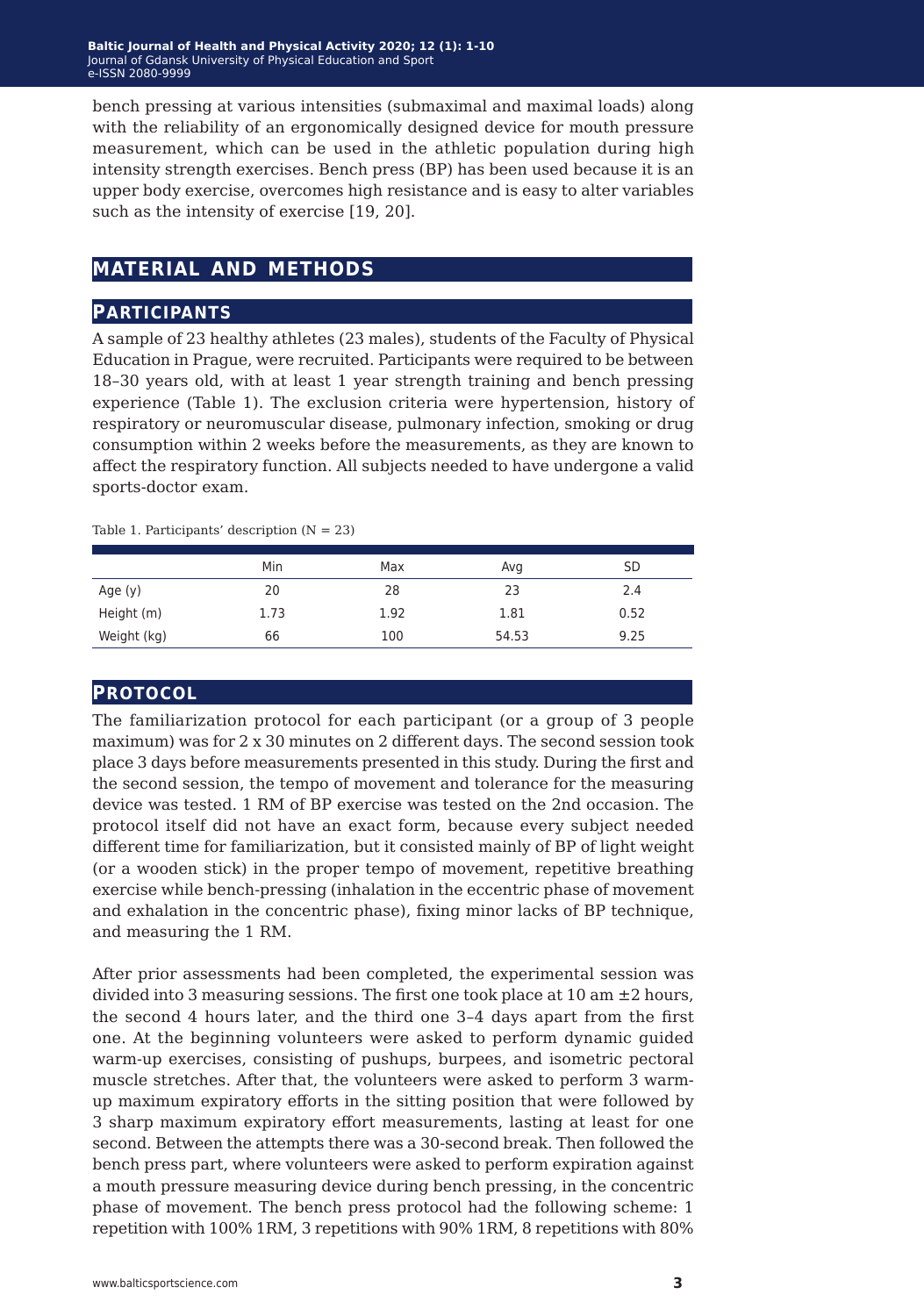1RM and eventually 12 repetitions with 60% 1RM. Between each set, there was a 3–5 minute recovery break. Sets were in a randomized order. After the last recovery break from the bench press part, volunteers were again asked to perform 3 maximum expiratory efforts in the sitting position, with 30-second breaks between each other. The same scheme was repeated 4 hours later, and 3–4 days apart. Measurements for the third part took place at the same time of day as the first measurement for each participant.

This study was approved by the ethics committee of the Charles University of Physical Education in Prague, the Czech Republic, number 143/2015. All measurements were performed at the same place, in the laboratory of biomechanics and extreme loading. All research was performed according to the declaration of Helsinki. All participants gave their written consent.

#### **measurements**

The main measurements included 3 sessions. The first session was 3 hours apart from the second, and the third session was 3-4 days apart from the first one. Each session consisted of measurement of 3 MEP efforts, followed by BP exercise of intensity: 1 repetition with 100% 1RM, 3 repetitions with 90% 1RM, 8 repetitions with 80% 1RM and eventually 12 repetitions with 60% 1RM. Between each set, there was a 3–5 minute recovery break. Sets were in a randomized order. The session finished with another 3 MEP efforts.

Before the measurements, each participant performed a guided dynamic warmup, which was followed by 3 warm-up maximum expiratory effort attempts, and 3 sharp-measuring attempts. The maximum inspiration was prior to the maximum expiratory effort for each participant. During bench pressing, each subject was instructed to inhale in the eccentric phase and to exhale during the concentric phase, which is globally the most accepted breathing pattern for low, medium and high intensity bench pressing. In both situations, during maximum expiratory effort in the sitting position and the bench press exhalation, volunteers were wearing a nose clip to prevent unintentional nose air leaks.

#### **bench press exercise**

In this study, a variation of an exercise called flat bench press was used, because it is the most common and accepted compromise between power performance and health. During this variation, the subject makes maximally retracts the scapula and pushes the chest anteriorly, while stably lying in the supine position on the bench. The sitting muscles, the upper part of the back and the head are throughout the whole exercise in contact with the bench. The feet are firmly pushed to the floor, and their position does not change during the exercise. The chest is pushed upwards all the time, abdominal muscles stay firm, and the shoulders are pulled down and in the posterior direction. The back, hips, and the pelvis are contracted all the time. The hand is holding the bar with a thumb grip. After taking the barbell from holders, the exercise starts with extended arms, followed by controlled descent, until the bar touches the chest. The point of touch is approximately the inferior part of pectoral muscles. After a brief pause, there is then a strong fluent push, lifting the bar back to the starting position. The elbows are kept facing down throughout and are positioned in line under the barbell. The shoulders should not go to inner rotation. The trajectory of the bar is rarely straight, but mostly follows the reverse J shape.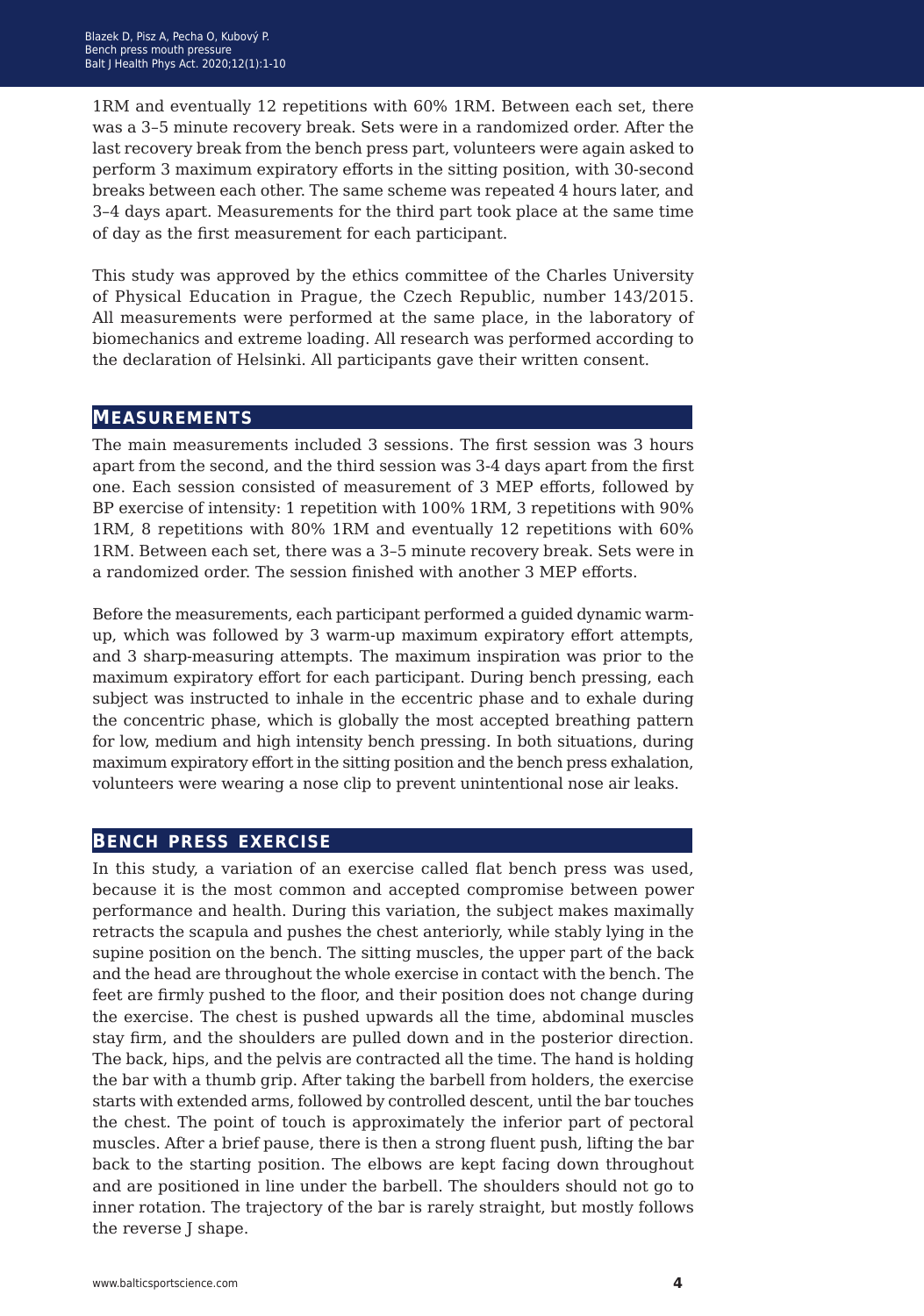For every participant the width of the grip was 81 cm, which in this case did not cause any technique changes connected to anthropometric differences between volunteers. The movement tempo used in this study was 3-0-X-1 (3 s for the eccentric phase, 0 s for the bottom phase, the maximum speed for the concentric phase, 1 second between repetitions) for 90% of 1RM (repetition maximum), 80% 1RM, and 60% 1RM. For 1RM, the tempo was volitional. In all, caution was exercised not to squeeze the chest with the bar, or bump the bar up from chest.

The exercise was performed on a professional Eleiko standardized bench, approved by IPF (161 cm length, 20.50 cm wide, 42.5 cm high) using a calibrated Eleiko powerlifting barbell and weight plates.

#### **mouth piece device**

Maximum expiratory pressure was measured by a mouthpiece, manufactured by Kistler 9203, which is a small, portable, lightweight, non-invasive dynamometer that uses piezo resistive pressure sensing technology, and a low volume rubber mouthpiece that was cut from a diving tube. Both parts were firmly sealed together with silicon glue to avoid air leaks and connected by 1 meter resistance-sensitive optic cable to an amplifier with a recounter. Data were stored by acquisition software DEWESoft7 (version 7.1.2) on a hardware disk, and also displayed in real time. Transferring obtained pC to Pascal was manually set in program Dewesoft using the formula 10 000 Pa =  $-5.647$  pC. This pattern was obtained by a calibration process on exact (0, 5000, 10 000, 20 000, 50 000 Pa) values with a calibrated Druck DPI 705 manometer device. Measuring accuracy was reached by connecting Kistlers 9203, DPI 705 sensor parts by a rubber hose, which had a one-sided valve on its end, for easy manipulation and pressure maintenance. DPI 705 is a digital handheld pressure indicator, with a range from 0 to 700 bar (1000 PSI). The guaranteed 0.1% full scale accuracy (0.7 bar) was tested on this device by pneumatic and hydraulic pressure generator according to assurance Standard ISO9000.



Fig. 1. Assembled mouthpiece presented in this study with pressure sensor detail

#### **statistical analysis**

The data were processed using the Statistica software 13.4 (TIBCO software Inc. 2019, Palo Alto, CA, USA) with possible R software (R Foundation for Statistical Computing, Vienna, Austria) integration with statistical significance set at p < 0.05. The basic dataset was presented as mean and standard deviation and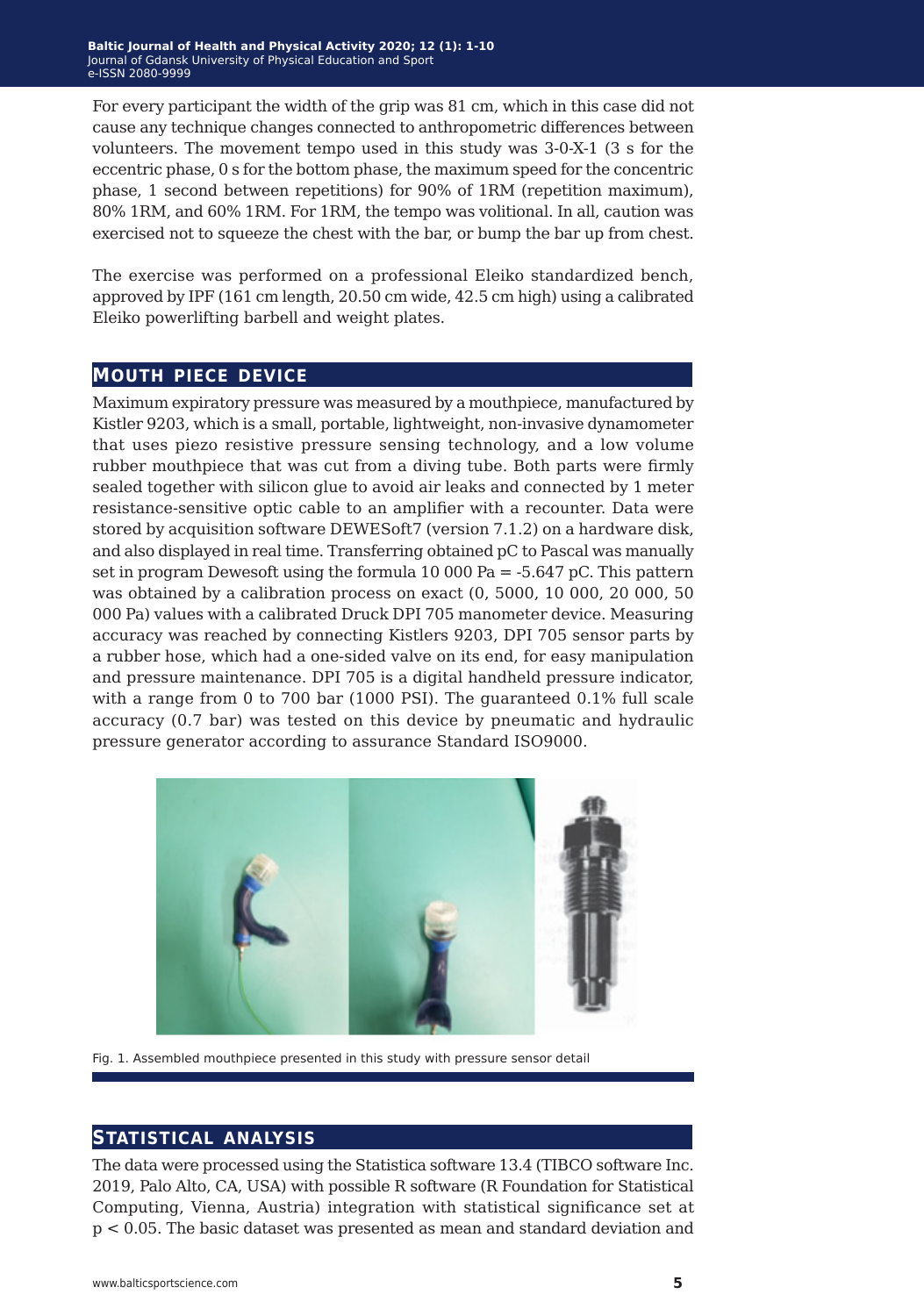standard error (Table 2, 3 and 4). Reliability of the manometer device has been estimated by intraclass correlation coefficient (ICC) and coefficient of variation (CV) across measured repetition in measured trials (during one set of bench press), between different sessions on the same days and between trials 3 to 4 days apart. Although other studies show that for this type of reliability a sample of 11 subjects is enough [11], in this study 23 subjects participated to increase the statistical power of the analyses. For each measuring session, reliability was calculated separately for the maximal sitting expiration, 1RM bench press (BP), 3 x 90% of 1RM BP, 8 x 80% of 1RM BP, 12 x 60% 1RM BP. To assess reliability between repetitions, all successful measurements were taken from session 1, 2 and 3. To assess reliability of intra-session reliability all successful measurements were taken from the first and the second session. To assess intra-day reliability, all successful measurements were taken from the first and the third session.

One way analyses of variance (ANOVA) for repeated measurement were used to compare mouth pressures between sitting VM and BP at different exercise intensities (100%, 90%, 80%, and 60% of 1RM) followed by Dunn's post hoc tests.

#### **results**

The measurement device showed acceptable reliability with ICC ranging from 0.75 to 0.95 (Table 2, 3, 4), where the highest reliability was reached in between repetitions, and slightly decreased when measurements were done at different sessions and days. However, the intra- session and intraday did not differ in reliability values.

The ANOVA showed differences between mouth pressures at different loads  $(F_{4,56} = 22.183, p < 0.001)$ , where post hoc showed that the highest values were achieved during sitting MEP, and the pressure values during 1 RM and 90% of 1RM were higher than mouth pressure during 80% and 60% of 1RM load.

| Peak pressure      | Mean $\pm$ SD<br>(kPa) | ICC  | <b>SEM</b><br>(kPa) | <b>SDD</b><br>(kPa) | <b>SDD</b><br>(%) | CV<br>$(\% )$ |
|--------------------|------------------------|------|---------------------|---------------------|-------------------|---------------|
| Sitting expiration | $17.23 \pm 4.3$        | 0.98 | 0.41                | 0.86                | 4.991             | 24            |
| 1 RM               | $15.1 + 2.2$           | 0.95 | 0.45                | 0.44                | 2.91              | 15            |
| 90% of 1RM         | $13.3 \pm 3.42$        | 0.93 | 0.34                | 0.684               | 5.14              | 25            |
| 80% of 1RM         | $12.5 \pm 3.6$         | 0.97 | 0.27                | 0.72                | 5.76              | 29            |
| 60% of 1RM         | $12.6 \pm 3.3$         | 0.98 | 0.20                | 0.66                | 5.238             | 26            |

Table 2. Reliability of peak mouth pressure between repetition during bench press exercise at different exercise intensity

Legend:  $RM =$  repetition maximum,  $ICC = Intraclass correlation coefficient$ ,  $SEM = standard error of measurement$ . CV = coefficient of variation.

Table 3. Intra-session reliability of peak mouth pressure during bench press exercise at different exercise intensity

| Peak pressure      | Mean $\pm$ SD<br>(kPa) | ICC  | <b>SEM</b><br>(kPa) | <b>SDD</b><br>(kPa) | <b>SDD</b><br>(%) | CV<br>(%) |
|--------------------|------------------------|------|---------------------|---------------------|-------------------|-----------|
| Sitting expiration | $17.43 + 5.02$         | 0.95 | 0.48                | 1.004               | 5.760             | 29        |
| 1 RM               | $14.80 \pm 2.7$        | 0.84 | 0.33                | 0.54                | 3.649             | 19        |
| 90% of 1RM         | $13.3 + 3.42$          | 0.75 | 0.75                | 0.684               | 5.143             | 25        |
| 80% of 1RM         | $12.71 \pm 3.31$       | 0.91 | 0.26                | 0.662               | 5.208             | 26        |
| 60% of 1RM         | $11.7 \pm 3.43$        | 0.92 | 0.23                | 0.686               | 5.863             | 29        |
|                    |                        |      |                     |                     |                   |           |

Legend: RM = repetition maximum, ICC = Intraclass correlation coefficient, SEM = standard error of measurement,  $CV = coefficient of variation$ .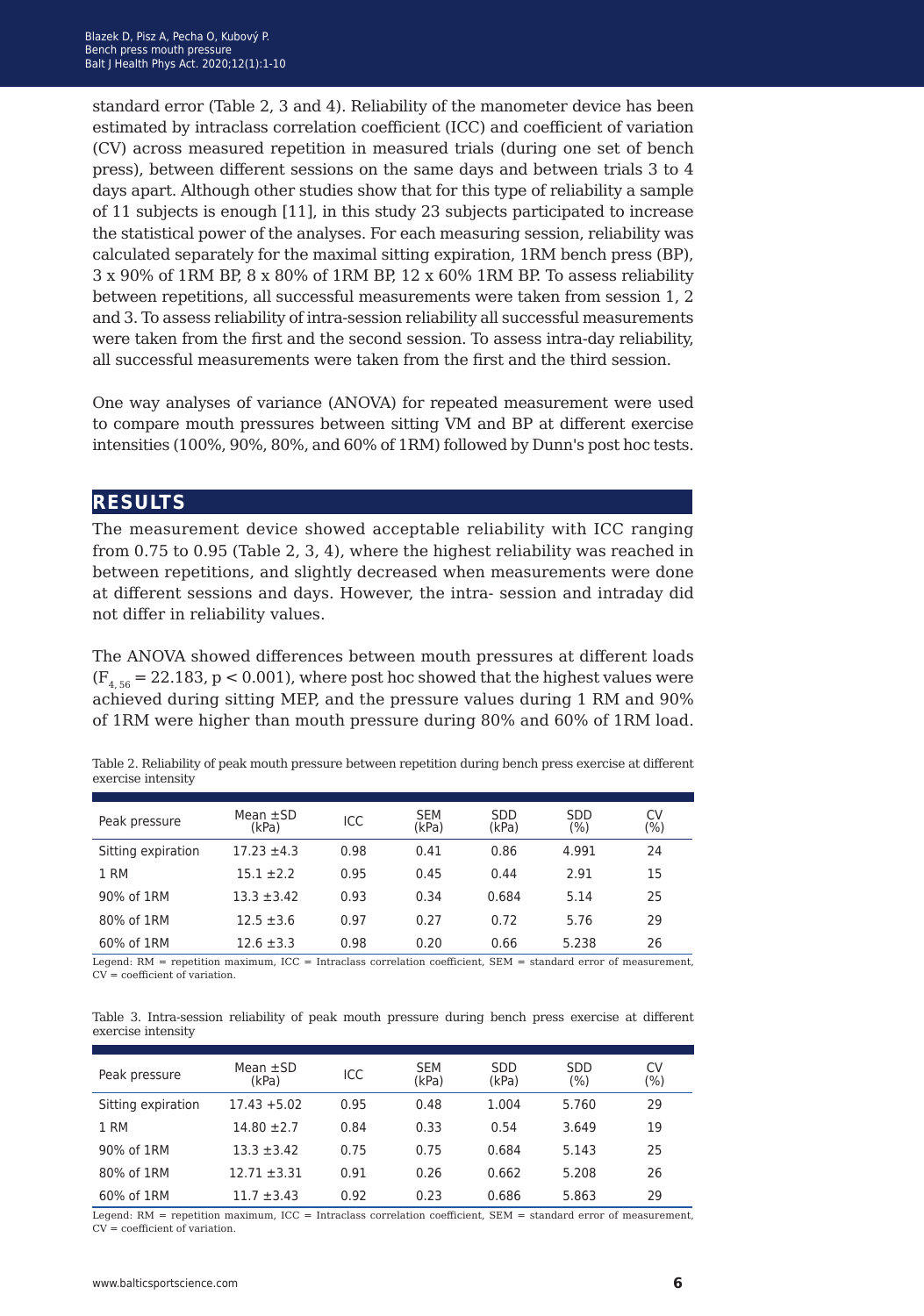Table 4. Intra-day reliability of peak mouth pressure during bench press exercise at different exercise intensity

| Peak pressure      | Mean $\pm$ SD<br>(kPa) | ICC  | <b>SEM</b><br>(kPa) | <b>SDD</b><br>(kPa) | <b>SDD</b><br>(9/0) | CV<br>(%) |
|--------------------|------------------------|------|---------------------|---------------------|---------------------|-----------|
| Sitting expiration | $18.1 + 5.01$          | 0.95 | 0.54                | 1.002               | 5.536               | 28        |
| 1 RM               | $14.03 \pm 3.25$       | 0.77 | 0.29                | 0.65                | 4.633               | 27        |
| 90% of 1RM         | $13.70 \pm 2.98$       | 0.91 | 0.19                | 0.596               | 4.350               | 25        |
| 80% of 1RM         | $10.4 \pm 3.58$        | 0.81 | 0.28                | 0.716               | 6.88                | 34        |
| 60% of 1RM         | $10.12 \pm 3.09$       | 0.89 | 0.19                | 0.618               | 6.113               | 31        |

Legend:  $RM$  = repetition maximum, ICC = Intraclass correlation coefficient, SEM = standard error of measurement, CV = coefficient of variation.



Fig. 2. The differences in mouth pressure during sitting VM and bench press at different lifted load

Legend: RM = repetition maximum, VM Sitting = Valsalva maneuver in the sitting position - maximal expiratory pressure,<br>\* significantly higher than all other conditions, \*\* significantly different from 80% and 60% repetitio

### **discussion**

The measured MP in this study was higher than in other bench press studies [21, 22], results of (18.1 ±5.01 kPa for MEP, 14.03 kPa ±3.25 for 1 100% RM BP, 13.70  $\pm$ 2.98, for 90% RM BP, 10.4  $\pm$ 3.58 for 80% RM BP and 10.12  $\pm$ 3.09 kPa for 60% RM BP ) support conclusions of other studies [9, 23] that MP is mainly affected by the body position and then by the intensity of exercise. Higher measured values can be explained by the test sample. This study involves lifting by experienced males who have higher muscle strength and different muscle activation, muscle cooperation and diaphragm activation compared to other groups [24–26].

Since ICC values higher than 0.6 are considered as accepted reliability, and ICC values higher than 0.8 are considered as high reliability measurements [27], this study proves that a well assembled mouthpiece containing Kistler 9203 can be used as a MP measuring tool with high reliability. Our measurements device showed reliability values with ICC ranging from 0.75 to 0.95 (Table 2, 3, 4), where the best results were in between repetition reliability and slightly decreased when measurements were taken on different days. However, the results on two different days did not differ in reliability values.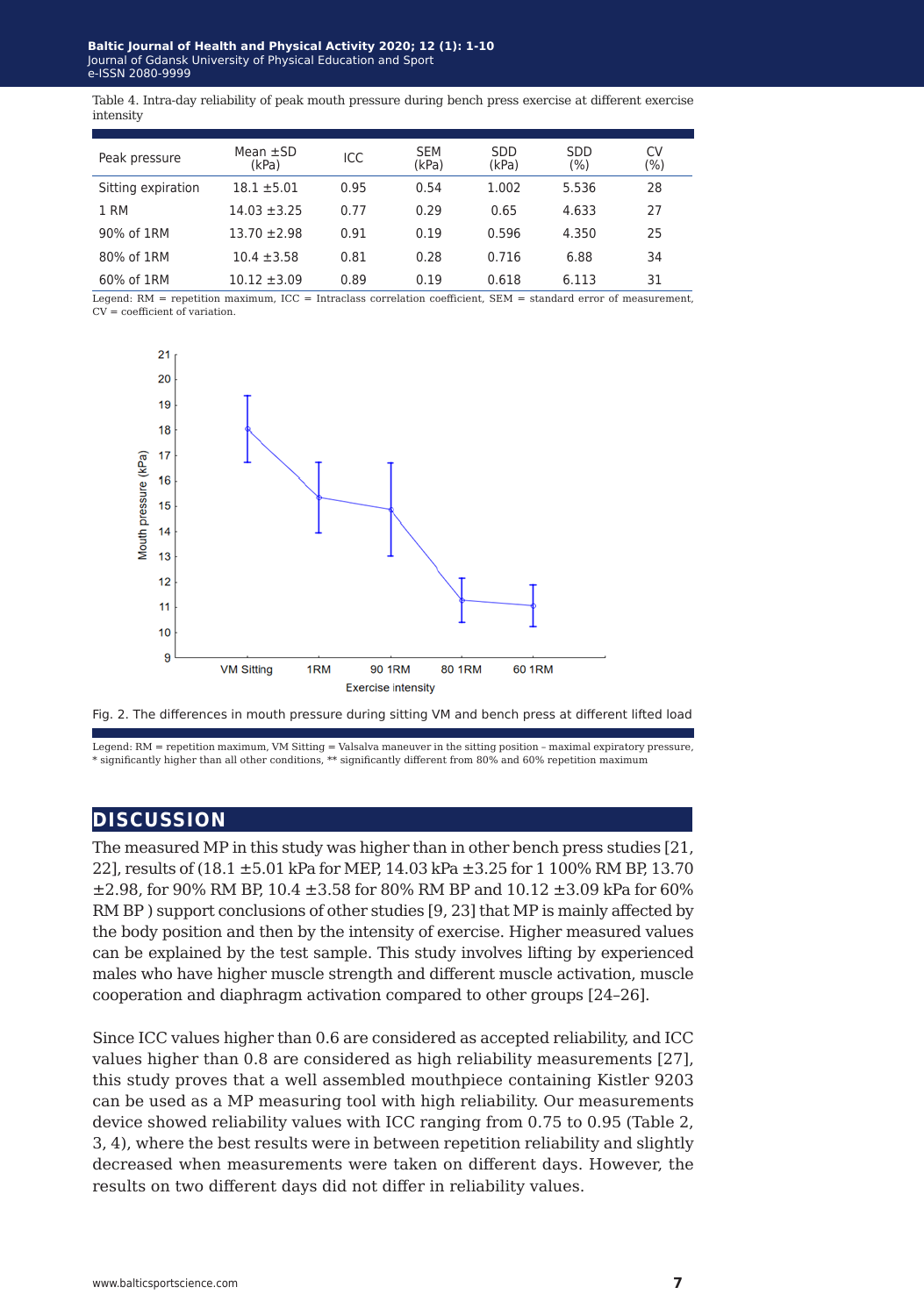Several studies [11–13, 15, 17, 28] report reliability of portable MP measuring devices on healthy or breath-connected limitation patients. Hamnegard et al. [13] were comparing simultaneous measurements with a portable manometer versus a laboratory standard machine, with subjects who were healthy or with a respiratory disease, resulting in mean SD difference  $0.19 \pm 0.12$  for pImax (average of 1 second in peak of MIP value) and  $-0.04 \pm 0.12$  kPa for pEmax (average of 1 seconds in MEP peak). However, this study refers more to the accuracy of measurement between 2 devices, rather than reliability. Jalan [29] examined the reliability of a portable manometer in 80 adult subjects. His results were very reliable. The ICC for intra- and inter-rater reliability was 0.96 and 0.92, which is similar to results in our study. Larson [17] measured the reliability once a week for 4 weeks in 91 patients with chronic obstructive pulmonary disease with an aneroid gauge, with test-retest reliability coefficient  $r = 0.97$  for pImax. Maillard et al. [28] also measured MIP in young healthy people with a portable manometer with ICC 0.88–0.92. Moreover, Dimitriadis et al. [11] tested reliability of a piezo-sensitive crafted mouth-piece device on 15 healthy volunteers. Their results for sitting MIP and MEP (ICC 0.86–0.90, SEM 9–10, SDD 18–22) and the standing position (ICC 0.78–0.83, SEM 12–14, SDD 23–26) reached reliability from 2 measured expiratory/inspiratory maneuvers on each from 3 testing occasion with (  $ICC > 0.90$  ). The ICC for MEP in this study has similar values (0.95–0.98) and decreases as the sport activity (BP) is added. However, the lowest measured ICC during BP was 0.75, which is still very strong reliability. The amount of measured maneuvers during each part of this study is for each participant except for 1 RM every time was higher than or equal to 3, for increasing the power of the test.

Dimitriadis et al. [11] also presents in their study of 15 healthy volunteers grand mean values for MEP in the sitting position and the standing position. The results for both positions were the same (20.3 kPa). Compared to our mean result (17.23 kPa) for healthy athletes, they were significantly higher. In addition, their measured values for standing and sitting position do not correspond with results of other studies, concluding that tights closer to the chest position is more suitable for abdominal muscle force production, resulting in higher sitting MP generation, rather than standing [21].

One of the most complex studies [21] on bench press, leg press, dead lift, slide row and box lift reports measurements of VM at intensity of 50, 75 and 100% of 4 RM. Their peak MP values were  $8.7 \pm 2.4$  kPa,  $12 \pm 3.5$  kPa,  $14 \pm 4.4$  kPa for dead lift,  $9.5 \pm 3.1$  kPa,  $11.5 \pm 2.8$  kPa and  $14.8 \pm 2.5$  kPa for box lift, 7.6  $\pm$ 4.4 kPa, 9.9  $\pm$ 5.2 kPa, 11.7  $\pm$  4.3 kPa for slide row, 6  $\pm$ 2 kPa, 9.9  $\pm$ 3.6 kPa, 17.3  $\pm$ 3.7 kPa for leg press, 7.6  $\pm$ 2 kPa, 8.9  $\pm$ 2.8 kPa, 13.  $\pm$ 4.9 kPa for bench press and 22.2 ±6 kPa for MEP. The highest values were reached during MEP, followed by leg press, dead lift, box lift, slide row and bench press. These results support the conclusion that exercise selection plays the main role in generating MP, and is further dependent on the intensity of exercise and the lifted load.

#### **conclusions**

This study shows acceptable reliability of MP measurement by a mouthpiece device with a piezo-resistant sensor. The MP depends on the exercise intensity during the bench press and is higher when sitting compared with the supine body position.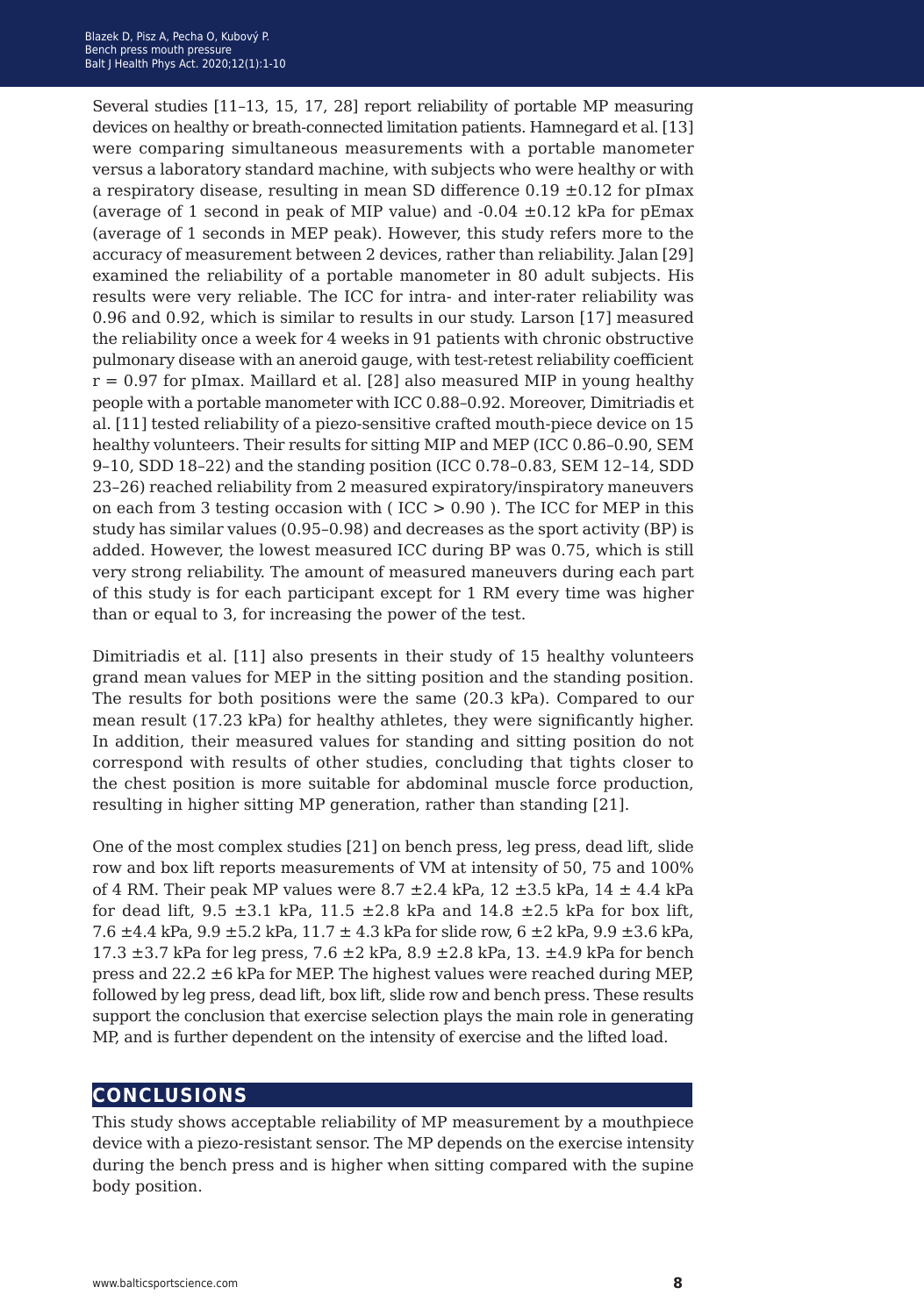#### **references**

- [1] Hartz CS, Sindorf MAG, Lopes CR, Batista J, Moreno MA. Effect of inspiratory muscle training on performance of handball athletes. J Hum Kinetics. 2018;63:43-51. [https://doi.org/10.2478/](https://doi.org/10.2478/hukin-2018-0005) [hukin-2018-0005](https://doi.org/10.2478/hukin-2018-0005)
- [2] Hemborg B, Moritz U, Lowing H. Intra-abdominal pressure and trunk muscle activity during lifting. IV. The causal factors of the intra-abdominal pressure rise. Scand J Rehab Med. 1985;17(1):25-38.
- [3] Sheikh SA, Untoo RA, Lone IA, Shaheen N. Maculopathy: A rare association of the Valsalva manoeuvre (Valsalva maculopathy). BMJ Case Reports. Jan 2010, 2010 bcr0820080760. [https://doi.org/10.1136/](https://doi.org/10.1136/bcr.08.2008.0760
) [bcr.08.2008.0760](https://doi.org/10.1136/bcr.08.2008.0760
)
- [4] Haykowsky MJ, Eves ND, DE RW, Findlay MJ. Resistance exercise, the Valsalva maneuver, and cerebrovascular transmural pressure. Med Sci Sport Exerc. 2003;35(1):65-8. [https://doi.](https://doi.org/10.1097/00005768-200301000-00011
) [org/10.1097/00005768-200301000-00011](https://doi.org/10.1097/00005768-200301000-00011
)
- [5] Niewiadomski W, Pilis W, Laskowska D, Gasiorowska A, Cybulski G, Strasz A. Effects of a brief Valsalva manoeuvre on hemodynamic response to strength exercises. Clin Physiol Funct Imaging. 2012;32(2):145-57.<https://doi.org/10.1111/j.1475-097X.2011.01069.x>
- [6] Compton D, Hill PM, Sinclair JD. Weight-lifters' blackout. Lancet (London, England). 1973;2(7840):1234-7. [https://doi.org/10.1016/S0140-6736\(73\)90974-4](https://doi.org/10.1016/S0140-6736(73)90974-4)
- [7] Syabbalo N. Assessment of respiratory muscle function and strength. Postgraduate Med J. 1998;74(870):208-15.<https://doi.org/10.1136/pgmj.74.870.208>
- [8] Polkey MI, Green M, Moxham J. Measurement of respiratory muscle strength. Thorax. 1995;50(11):1131-5. <https://doi.org/10.1136/thx.50.11.1131>
- [9] MacDougall JD, Tuxen D, Sale DG, Moroz JR, Sutton JR. Arterial blood pressure response to heavy resistance exercise. J Appl Physiol. 1985;58(3):785-90.<https://doi.org/10.1152/jappl.1985.58.3.785>
- [10] Niewiadomski W, Pilis A, Strasz A, et al. In aged men, central vessel transmural pressure is reduced by brief Valsalva manoeuvre during strength exercise. Clin Physiol Funct Imaging. 2014;34(3):191-8. <https://doi.org/10.1111/cpf.12080>
- [11] Dimitriadis Z, Kapreli E, Konstantinidou I, Oldham J, Strimpakos N. Test/retest reliability of maximum mouth pressure measurements with the MicroRPM in healthy volunteers. Respir Care. 2011;56(6):776- 82.<https://doi.org/10.4187/respcare.00783>
- [12] Romer LM, McConnell AK. Inter-test reliability for non-invasive measures of respiratory muscle function in healthy humans. Eur J Appl Physiol. 2004;91(2-3):167-76. [https://doi.org/10.1007/s00421-](https://doi.org/10.1007/s00421-003-0984-2) [003-0984-2](https://doi.org/10.1007/s00421-003-0984-2)
- [13] Hamnegard CH, Wragg S, Kyroussis D, Aquilina R, Moxham J, Green M. Portable measurement of maximum mouth pressures. Eur Respir J. 1994;7(2):398-401. [https://doi.org/10.1183/09031936.94.0](https://doi.org/10.1183/09031936.94.07020398) [7020398](https://doi.org/10.1183/09031936.94.07020398)
- [14] Larson JL, Covey MK, Vitalo CA, Alex CG, Patel M, Kim MJ. Maximal inspiratory pressure. Learning effect and test-retest reliability in patients with chronic obstructive pulmonary disease. Chest. 1993;104(2):448-53. <https://doi.org/10.1378/chest.104.2.448>
- [15] McConnell AK, Copestake AJ. Maximum static respiratory pressures in healthy elderly men and women: Issues of reproducibility and interpretation. Respiration. 1999;66(3):251-8. [https://doi.](https://doi.org/10.1159/000029386) [org/10.1159/000029386](https://doi.org/10.1159/000029386)
- [16] De Troyer A, Borenstein S, Cordier R. Analysis of lung volume restriction in patients with respiratory muscle weakness. Thorax. 1980;35(8):603-10. <https://doi.org/10.1136/thx.35.8.603>
- [17] Larson JL, Covey MK, Vitalo CA, Alex CG, Patel M, Kim MJ. Maximal inspiratory pressure: Learning effect and test-retest reliability in patients with chronic obstructive pulmonary disease. Chest. 1993;104(2):448-53. <https://doi.org/10.1378/chest.104.2.448>
- [18] Caruso P, Albuquerque AL, Santana PV, et al. Diagnostic methods to assess inspiratory and expiratory muscle strength. Jornal brasileiro de pneumologia : publicacao oficial da Sociedade Brasileira de Pneumologia e Tisilogia. 2015;41(2):110-23. <https://doi.org/10.1590/S1806-37132015000004474>
- [19] Wilk M, Gepfert M, Krzysztofik M, et al. The Influence of Grip Width on Training Volume During the Bench Press with Different Movement Tempos. J Hum Kinetics. 2019;68:49-57. [https://doi.](https://doi.org/10.2478/hukin-2019-0055) [org/10.2478/hukin-2019-0055](https://doi.org/10.2478/hukin-2019-0055)
- [20] Wilk M, Golas A, Stastny P, Nawrocka M, Krzysztofik M, Zajac A. Does tempo of resistance exercise impact training volume? J Hum Kinetics. 2018;62:241-50. <https://doi.org/10.2478/hukin-2018-0034>
- [21] Harman EA, Frykman PN, Clagett ER, Kraemer WJ. Intra-abdominal and intra-thoracic pressures during lifting and jumping. Med Sci Sport Exerc. 1988;20(2):195-201. [https://doi.org/10.1249/00005768-](https://doi.org/10.1249/00005768-198820020-00015) [198820020-00015](https://doi.org/10.1249/00005768-198820020-00015)
- [22] Adams J, Schmid J, Parker RD, et al. Comparison of force exerted on the sternum during a sneeze versus during low-, moderate-, and high-intensity bench press resistance exercise with and without the Valsalva manoeuvre in healthy volunteers. Am J Cardiol. 2014;113(6):1045-8. [https://doi.org/10.1016/j.](https://doi.org/10.1016/j.amjcard.2013.11.064) [amjcard.2013.11.064](https://doi.org/10.1016/j.amjcard.2013.11.064)
- [23] Blazek Dusan SP. Systematic review of intra-abdominal and intrathoracic pressures initiated by the Valsalva manoeuvre during high-intensity resistance exercise. Biol Sport. 2019;36(4):373-386. [https://](https://doi.org/10.5114/biolsport.2019.88759) [doi.org/10.5114/biolsport.2019.88759](https://doi.org/10.5114/biolsport.2019.88759)
- [24] Gołaś A, Maszczyk A, Pietraszewski P, et al. Muscular activity patterns of female and male athletes during the flat bench press. Biol Sport. 2018;35:175-9. [https://doi.org/10.5114/biolsport.2018.74193](https://doi.org/10.5114/biolsport.2018.74193
)
- [25] Cresswell AG, Blake PL, Thorstensson A. The effect of an abdominal muscle training program on intra-abdominal pressure. Scand J Rehab Med. 1994;26(2):79-86.